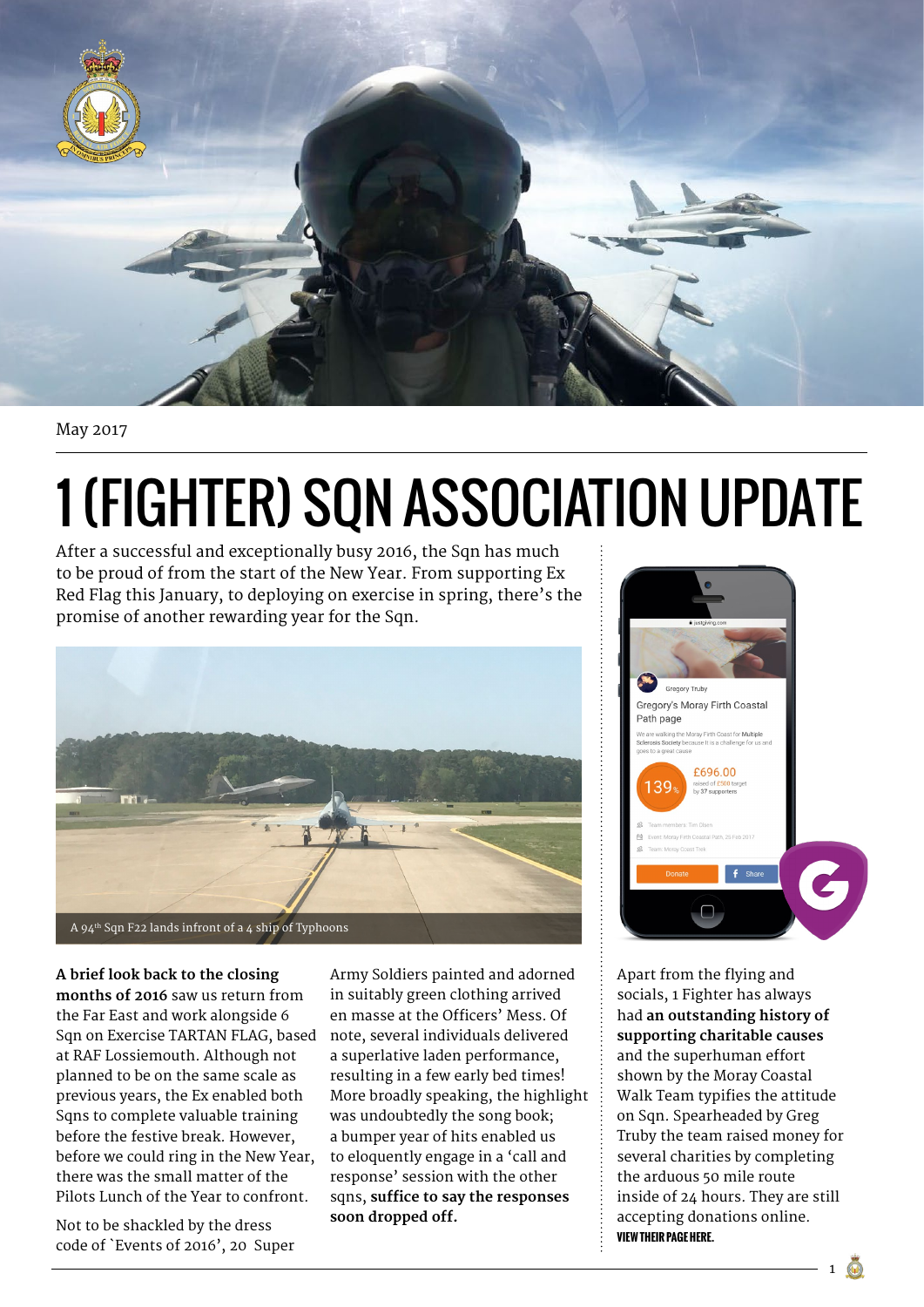No sooner had the Christmas break been and gone, the Sqn were sending **four of its finest across to the West Coast of America with 6 Sqn**, in support of Exercise Red Flag. The Ex is still regarded as the premier multi role, multi nation training exercise and the experience they gained will no doubt prove to be invaluable as the progress through their careers.

**An outstanding effort from the engineering community** saw the very same jets used on Red and then Green Flag, stage across the continent, arriving on the east coast in late March to be used on Ex TRILAT. The sense of pride taken by the team has been palpable and had a hugely positive impact on the Typhoons performance on the Ex. It hasn't gone unnoticed by the other nations that we are consistently turning up every morning to find a **line full of serviceable jets**. A very enviable position to be in and one that we certainly don't take for granted, it has been a dedicated and professional performance from all the support staff.



94th Sqn Patch, 'Hat in the Ring'

We have been fortunate to be hosted by the 94th Fighter Squadron, part of the 1st Operations Group based at Joint Base Langley-Eustis, Virginia. Much like 1 Fighter Sqn, the 94th is one of the oldest Sqns in its respective Air Force. The 94th can trace its roots back to Kelly Field,



Texas but gained true notoriety in April 1918. Under the command of Major Gervais Raoul Lufbery the Sqn became the **first American Air Force presence on the Western Front in France.** The boxing phrase 'Hat in the ring' was adopted by the Sqn alongside a striking graphic channelling the now iconic Uncle Sam posters. The combination providing an eye catching and unique Sqn emblem that has stood the test of time. Of interest, the bonds between our Sqns are especially strong: a previous commander of 1 Fighter Sqn, Brig Gen Robin Olds, was once a DO on the 94th; the current DO on the 94th is a previous QWI from 1Fighter Sqn.

The first week of flying saw us engaging our allies in the visual combat arena. It was particularly pleasing that the **Typhoon came out on top against the F-22 and Rafales of the FAF.** Apart from a few sore necks the week has been very successful and provided a solid foundation on which to build on as the Ex developed. After the initial week, the three nations worked together to combat a determined and credible adversary – 14x F-15E and

8x T-38. TRILAT was conceived less than five years ago and already we are seeing it develop substantially, both in terms of the assets that are assigned to the Ex and in mission complexity.

Understandably the profile of the Ex is growing, interest is being shown all the way up to Number 10 Downing Street. Chief of the Air Staff, Air Chief Marshall Sir Stephen Hillier visited the detachment on 21 April with several key messages. **His primary focus, out to 2040, is the interoperability of aircraft platforms and the continued strengthening of the alliance with partner nations.** He emphasised the importance of learning as an Air Force and a coalition, to efficiently operate fourth and fifth generation aircraft together. Tactics evolved and developed on the Ex will pave the way for the integration of the Typhoon with the RAF's very own F35's when the UK begins to take delivery next year. Before departing, he wished the Sqn well for the upcoming operational deployment to SHADER and expressed his wish to hopefully visit RAF Lossiemouth before we deploy.

 $2 \circ$